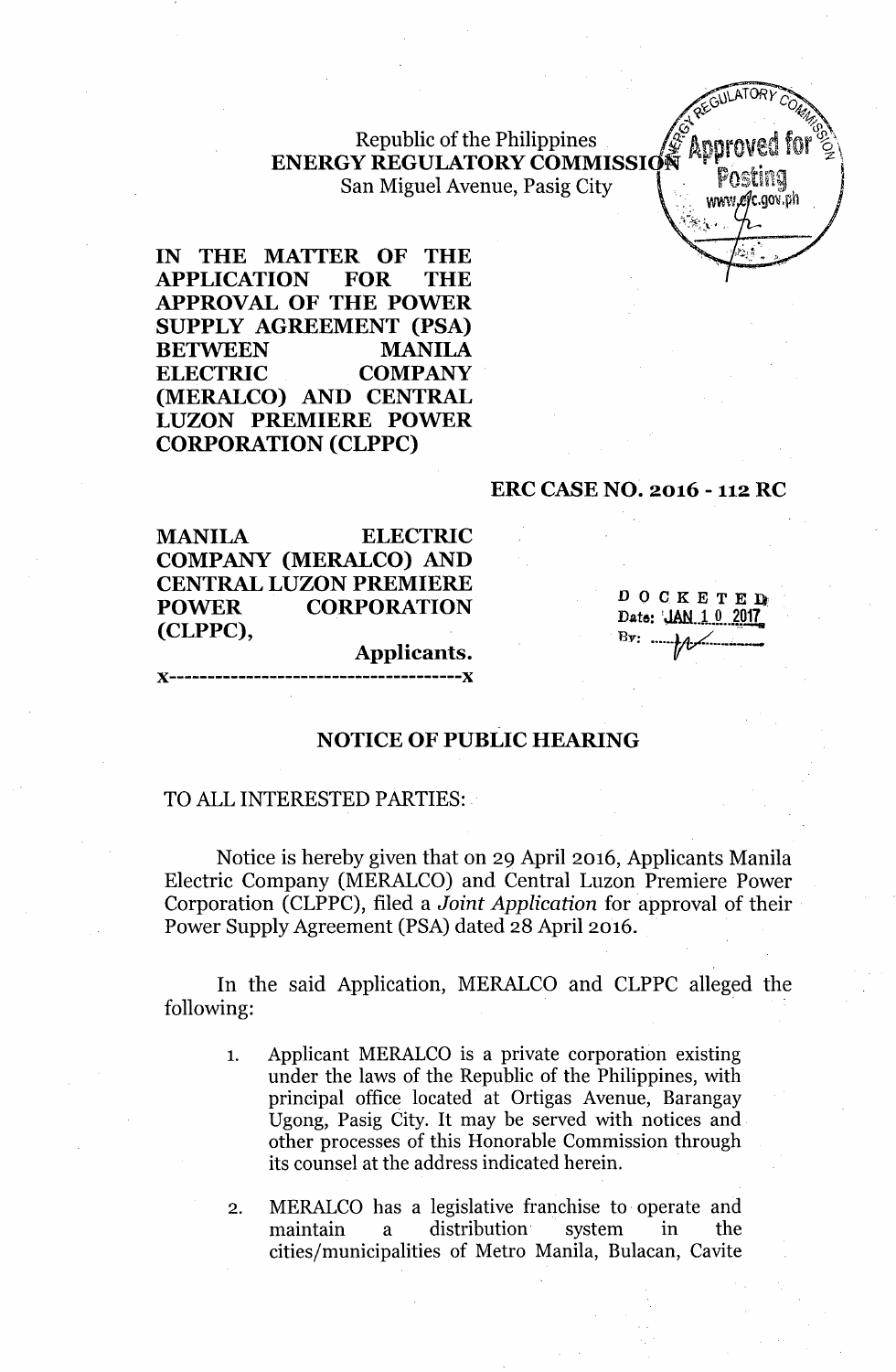and Rizal and certain cities, municipalities and barangays in Batangas, Laguna, Quezon and Pampanga, pursuant to Republic Act No. 9209, and is authorized to charge all its customers for their electric consumption at the rates approved by this Honorable Commission.

- 3. Applicant CLPPC is a corporation duly organized and existing under the laws of the Republic of the Philippines, with its office address at 19th Floor, San Miguel Properties Centre, No. 7 St. Francis Street, Mandaluyong City, Metro Manila. It may be served with notices and other processes of this Honorable Commission through its counsel at the address indicated herein.
- 4. CLPPC shall construct, own and operate a 4 x 150 MW (gross) Circulating Fluidized Bed Coal-Fired power generating facility in Pagbilao, Quezon, on the island of Luzon in the Philippines (the "Plant"), which is scheduled to become operational no later than Calendar Year 2021.
- 5. Based on MERALCO's Distribution Development Plan, "from 2015 to 2024, energy sales is forecasted to grow by a compounded average growth rate of 3.7%."
- 6. In order to ensure continuous and reliable electricity for MERALCO's customers with the expected continuous increase in demand and load growth, and mitigate exposure to the Wholesale Electricity Spot Market ("WESM"), there is a need for MERALCO to source additional capacity through bilateral power supply contracts.
- 7. Under Section 45(b) of Republic Act No. 9136 ("EPIRA"), it is provided that *"Distribution utilities may enter into bilateral power supply contracts subject to review by the ERC xxx".*
- 8. Accordingly, following extensive negotiations, on 26 April 2016, MERALCO executed a Power Supply Agreement ("PSA") with CLPPC, for the purchase of up to 528 MW contract capacity and associated energy from the Plant.
- 9. The PSA, a copy of which is attached as **ANNEX** "A" and made an integral part hereof, contains the following salient features: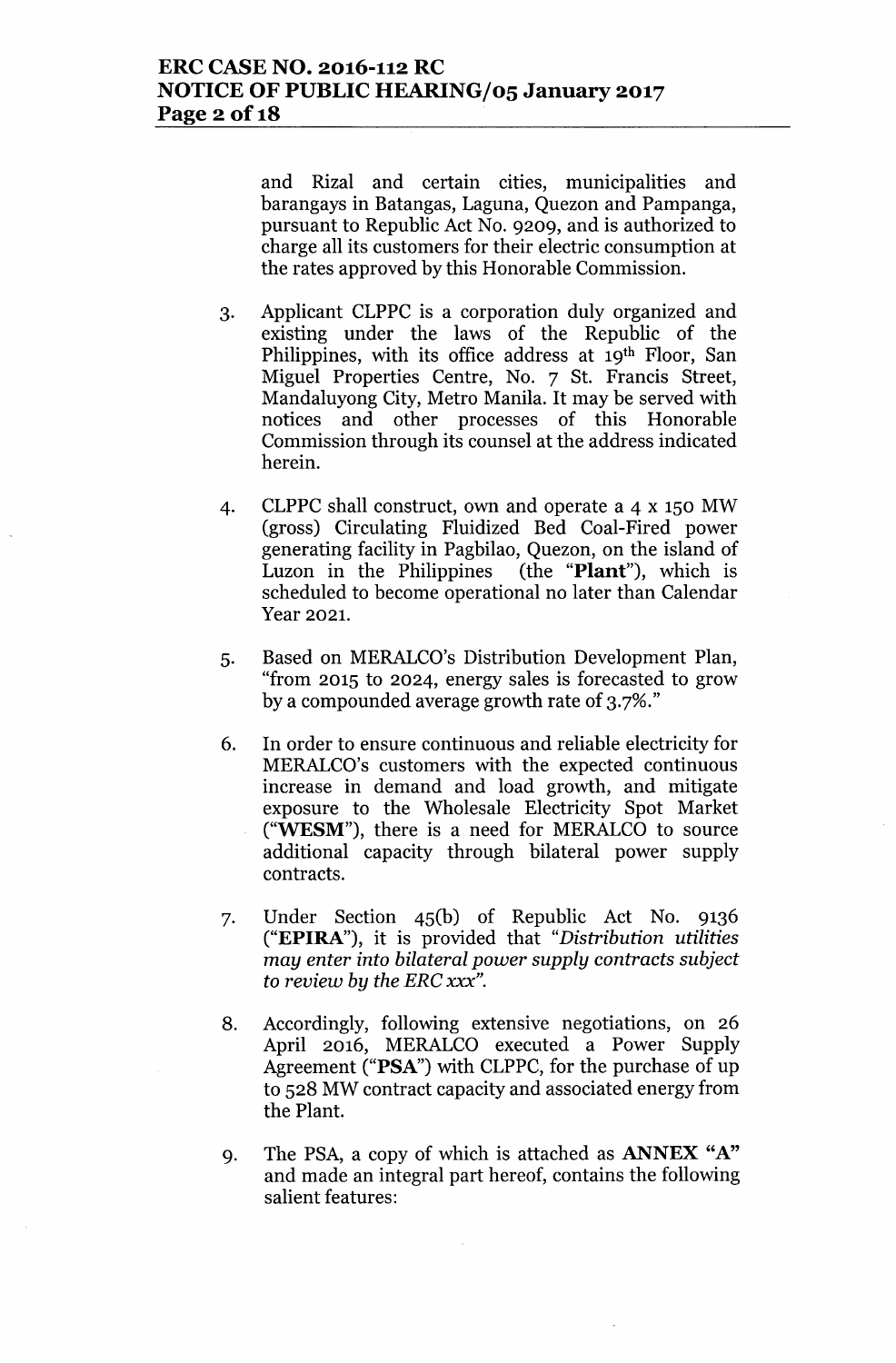## "Article 2 Purpose; Term

### xxx

## 2.2 Term of Agreement

- 2.2.1 Subject to Article 3, this Agreement shall become effective on the Effective Date.
- 2.2.2 The term of this Agreement (the "Term") shall commence on the Operations Effective Date (Unit 1) and shall expire on the date falling twentyone (21) years thereafter xxx

xxx

## Article 3 Effective Date, Commencement Date, Operations Effective Date, and Commercial Operations Date

### 3.1 Effective Date

The Effective Date shall be the date the conditions precedent in Section 3.2 have been satisfied or waived by the relevant Party (the "Effective Date").

xxx

#### 3.3 Commencement Date

- The "Commencement Date" shall occur upon the satisfaction of the conditions below:
	- (a) The conditions set out in Section 3.2 have been fulfilled;
	- (b) Each Party has delivered to the other Party a certification dated no earlier than two (2) Days prior to the proposed Commencement Date to the effect that its representations and warranties contained herein shall be true and correct in all material respects on and as of the Commencement Date; and
	- (c) On or before the Longstop Date, (i) the ERC shall have approved this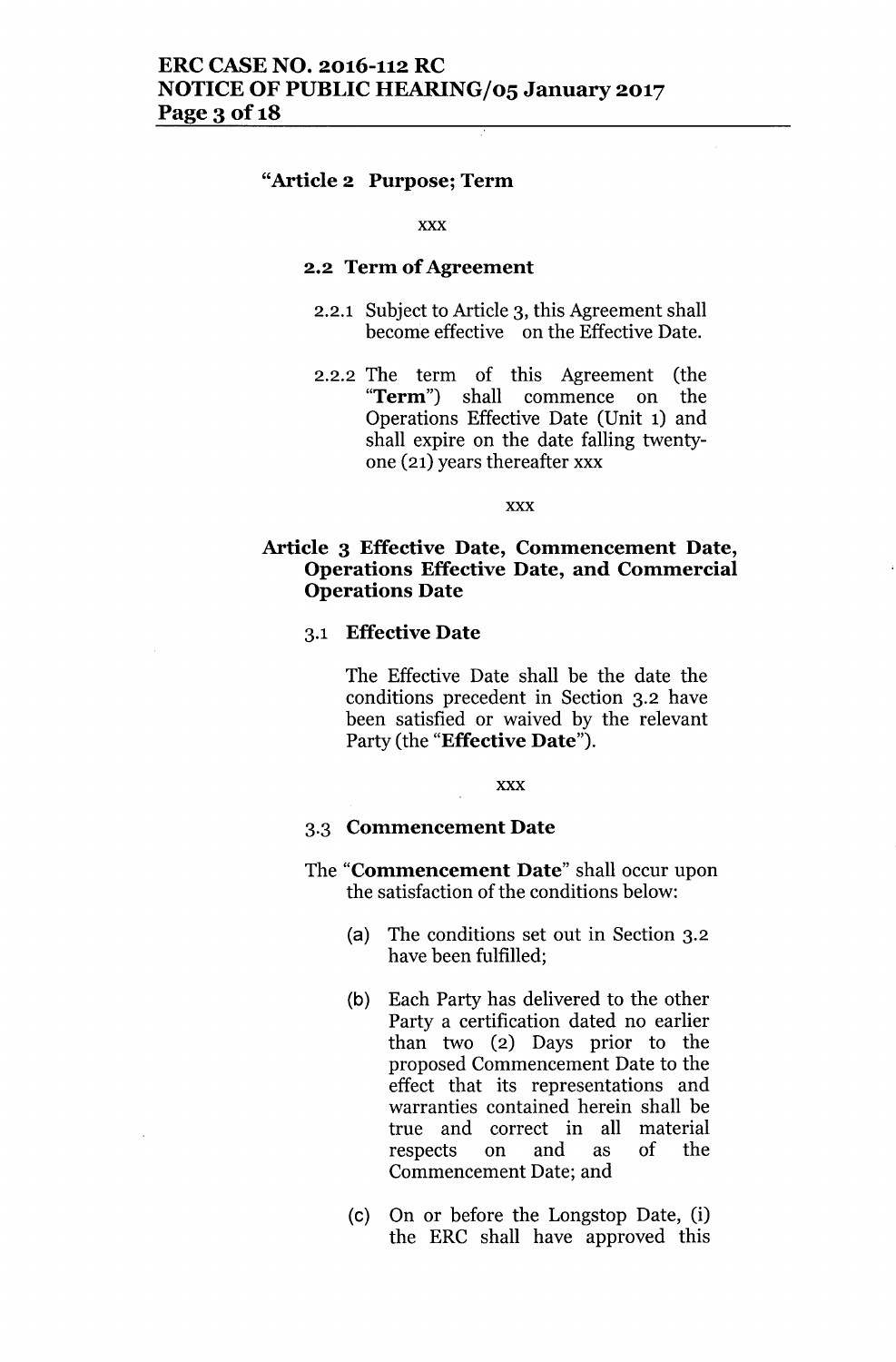Agreement in the ERC Final Approval, including the pricing structure as set out herein (or as otherwise acceptable to Power Supplier), and (ii) the Acceptance Date has occurred.

Within seven (7) Days after the satisfaction of the conditions referred to in this Section 3.3, Meralco and Power Supplier shall issue a joint certification confirming that the Commencement Date has occurred.

### 3-4 **Operations Effective Date**

Following the Operations Effective Date!, the obligations of Power Supplier and Meralco under this Agreement with respect to sale and purchase of Contract Capacity and Associated Energy, and Replacement Energy, shall become effective.

## 3.5 **Commercial Operations Date**

The Plant shall achieve Commercial Operations Date for each Unit of the Plant upon the delivery of the Power Supplier of the documents enumerated below, in form and substance, reasonably satisfactory to Meralco:<sup>2</sup>

#### xxx

## 3.7 **Early Occurrence of the Commercial Operations Date**

3.7.1 In the event that Power Supplier achieves Commercial Operations Date prior to the occurrence of the Operations Effective Date, Power Supplier shall promptly

- (a) Capacity Test Certificate;
- (b) a Net Plant Heat Rate Test Certificate;
- (c) all permits, licenses, authorizations and other approvals from all Government Authorities and third parties needed for the supply of electricity by CLPPC to Meralco;
- (d) a Commercial Operations Date Certificate; and
- (e) Power Supplier certification that the insurances have been obtained.

Article 1of the PSA defines Operations Effective Date for Unit 1of the Plant to be on December 26, 2022, or such earlier date that may be agreed to by Meralco in accordance with Section 3.7 of the PSA.

<sup>2</sup> With respect to the Commercial Operations Date of every Unit, CLPPC shall submit the following documents: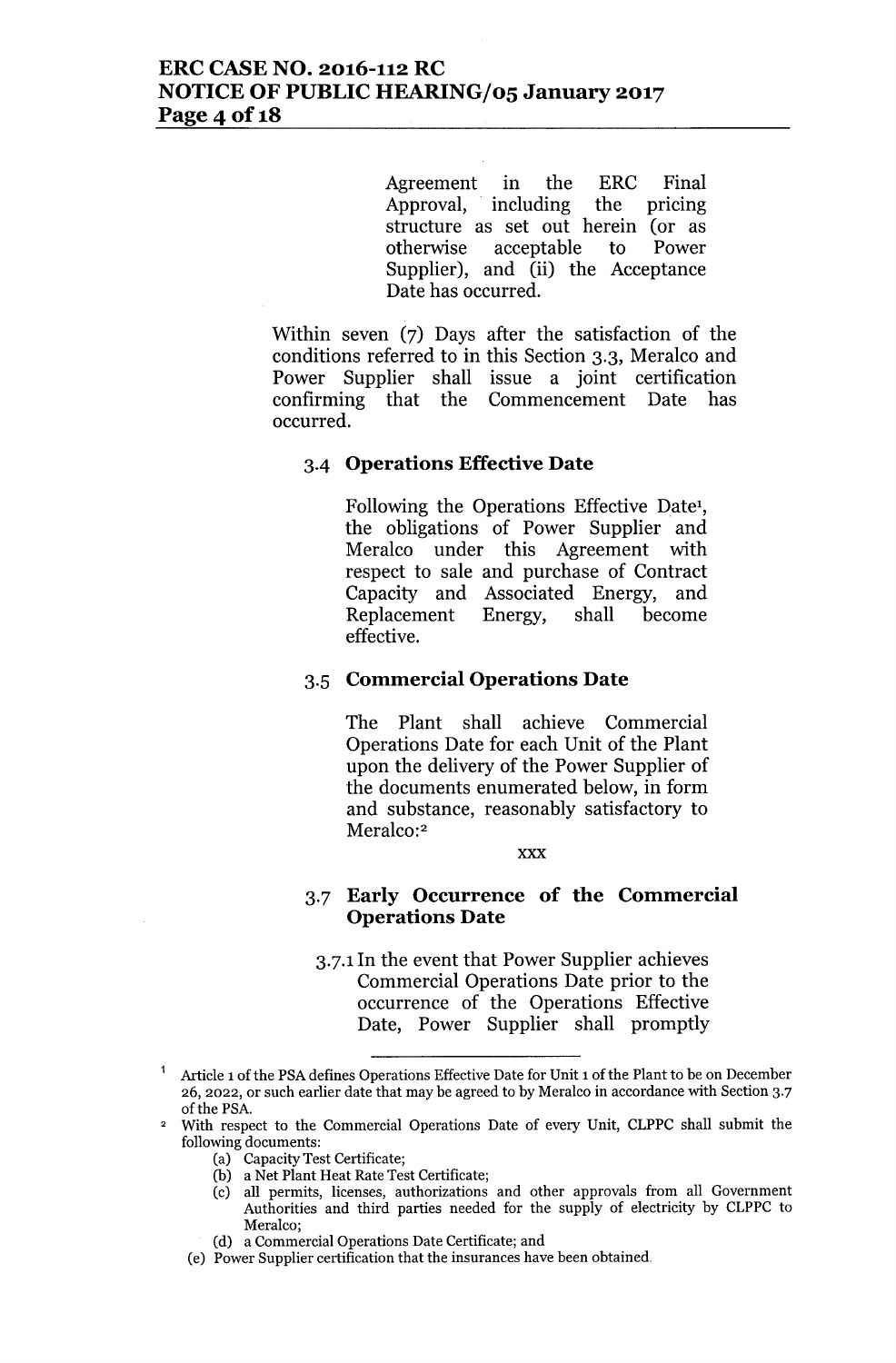deliver to Meralco written notice thereof on or before the Commercial Operations Date. Upon receipt of such written notice, Meralco shall, by written notice to Power Supplier, choose between the following options:

- a) Consider that Operations Effective Date shall occur on the Commercial Operations Date or such other later date as provided under Section 3.7.2; or
- b) Require Power Supplier to deliver, for purchase by Meralco on a nonfirm basis, such portion of the Contract Capacity and Associated Energy needed by Meralco from Commercial Operations Date to Operations Effective Date, which shall be paid at the Price. For the avoidance of doubt, Meralco shall have priority over the Contract Capacity and Associated Energy. If needed by Meralco, it shall communicate its binding day-ahead nominations of the Contract Capacity and Associated Energy (or a portion thereof) to Power Supplier.

#### xxx

## **Article 5 Sale and Purchase of Contract Capacity and Associated Energy**

## 5.1 **Supply of Power**

Subject to the terms and conditions of this Agreement:

- 5.1.1 From the Operations Effective Date until the expiration of the Term or earlier termination of this Agreement, Power Supplier shall:
	- (a) make available to Meralco, and Meralco shall purchase from Power Supplier, at the Price determined in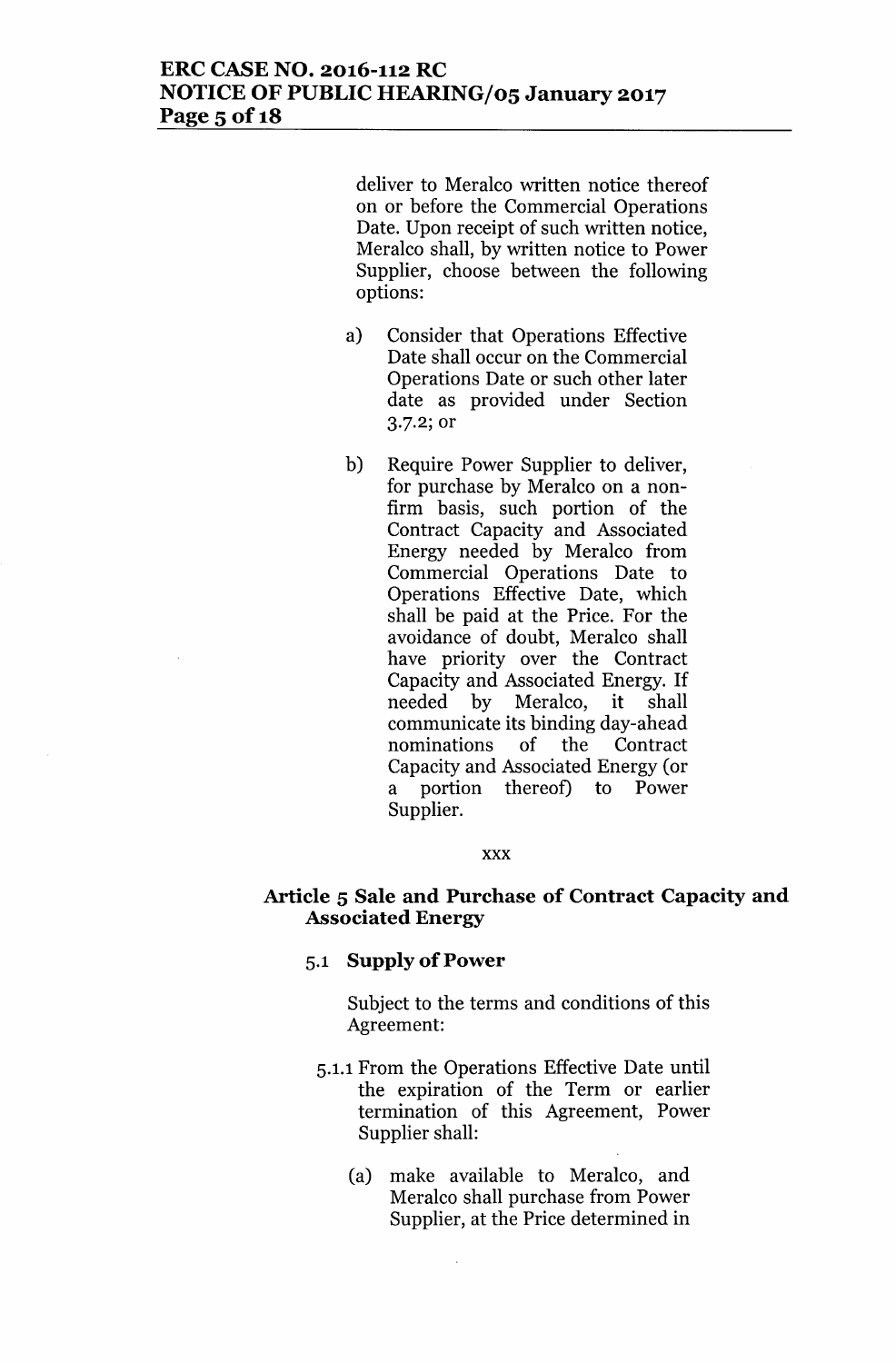## **ERC CASE NO. 2016-112 RC NOTICE OF PUBLIC HEARING/05 January 2017 Page 6of18**

accordance with Appendix D, the Contract Capacity; and

(b) sell to Meralco, and Meralco shall purchase from Power Supplier, at the Price determined in accordance with Appendix D, the Associated Energy, to the extent of Meralco's relevant day-ahead nominations.

The Dispatch of Contract Capacity and Associated Energy shall meet the requirements set out in Appendix B *(Technical Limits).*

- 5.1.2 Unless otherwise expressly permitted by this Agreement, Power Supplier shall not, without Meralco's prior written consent:
	- (a) sell, divert, grant, transfer, dedicate, reserve or assign all or any portion of the Contract Capacity and Associated Energy to any Person other than Meralco; or
	- (b) provide Meralco with capacity and/or electrical energy from any source other than the Plant.
- 5.1.3 The supply of the Contract Capacity and Associated Energy by Power Supplier to Meralco shall be in accordance with WESM Rules. Moreover, each Party shall, during the Term, always keep and maintain its registration as Direct WESM Member Trading Participant.
- 5.1.4 Power Supplier shall source its supply for Meralco from the Plant except during: (i) the period when the Operations Effective Date occurs prior to Commercial Operations Date; (ii) Outages; (iii) any curtailment due to Dispatch Instructions; (iv) ramping limitations; and (v) system frequency fluctuations.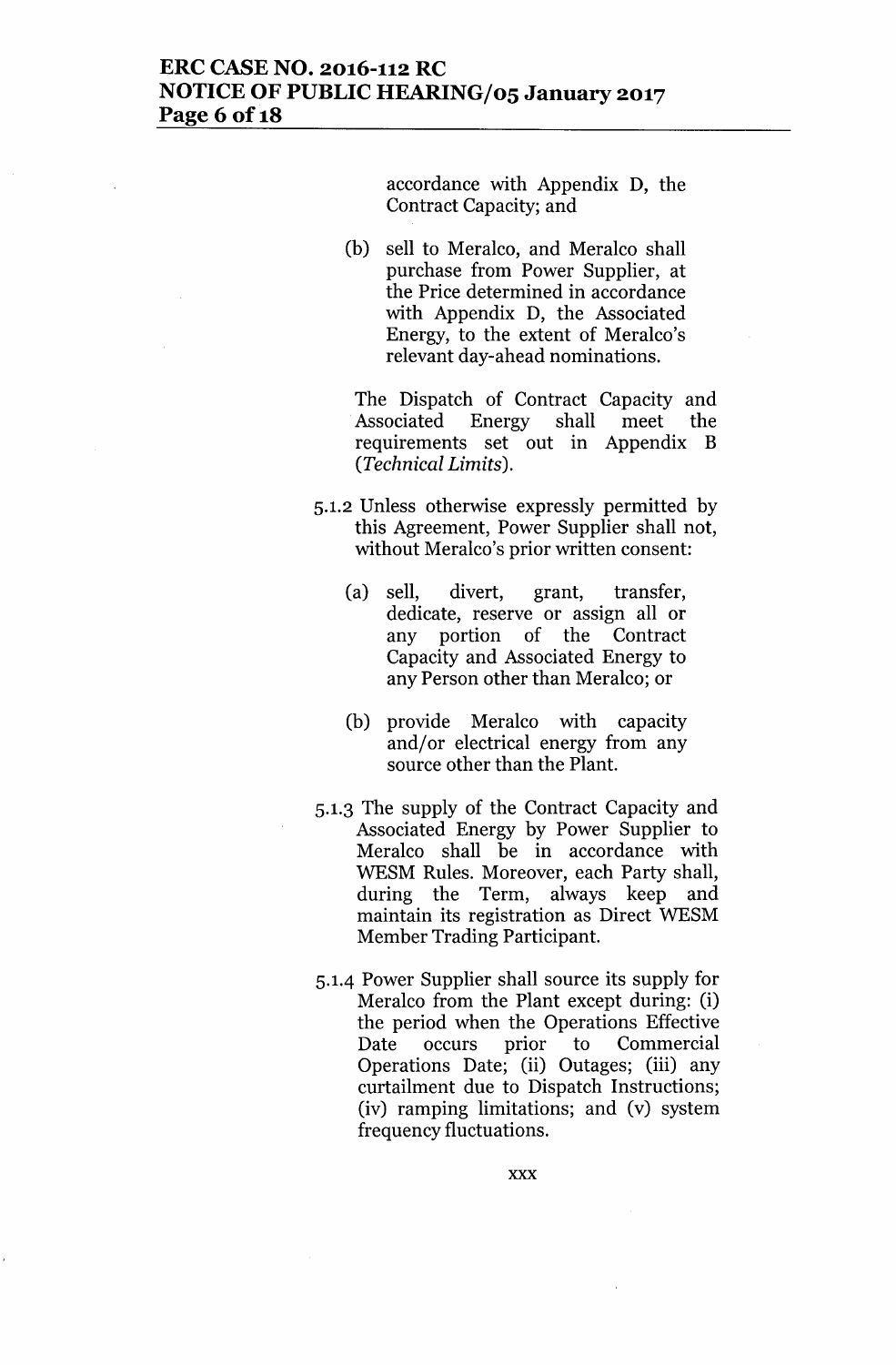## **Article 8 Outages**

## 8.1 **Outage Allowances and Replacement Energy**

- 8.1.1 For Outages within the Full Load Equivalent Aggregate Outage Allowance3 for the Contract Year, Power Supplier shall supply Meralco with Replacement Energy that shall be declared as BCQ and shall be paid by Meralco at the Price in accordance with Appendix D.
- 8.1.2During Outages within the Full Load Equivalent Cumulative Outage Allowance<sup>4</sup> for the Contract Year, Meralco shall procure its own Replacement Energy from the WESM and Power Supplier shall not bill Meralco for these quantities. xxx
- 8.1.3During Outages beyond the Full Load Equivalent Cumulative Outage Allowance up to an accumulated maximum of one hundred eighty (180) Full Load Equivalent Outage Days for the Contract Year, Power Supplier shall supply Meralco with Replacement Energy that shall be declared as BCQ; provided that Meralco shall pay such Replacement Energy at (i) PHP 5.00 per kWh or WESM price, whichever is lower, on an hourly basis, for the first five (5) Contract Years; and (ii) PHP 4.50 per kWh or WESM price, whichever is lower, on an hourly basis, for the succeeding Contract Years. For the avoidance of doubt, the minimum WESM price mentioned in (i) and (ii) above shall be Zero Pesos (PHP 0.00) per kWh on an hourly basis.

xxx

<sup>3</sup> *As* defined under Article I of the PSA, "Full Load Equivalent Aggregate Outage Allowance means: (i) the first thirty five (35) Full Load Equivalent Outage Days due to a Forced Outage or a Scheduled Outage for every Contract Year; or (ii) the first sixty five (65) Full Load Equivalent Outage Days during Major Maintenance, which shall occur not more frequent than every four  $(4)$  years.

*<sup>4</sup> As* defined under Article I of the PSA, "Full Load Equivalent Cumulative Outage Allowance means the thirty (30) Full Load Equivalent Outage Days due to an Outage beyond the Full Load Equivalent Aggregate Outage Allowance for every Contract Year, for which Meralco shall procure its own Replacement Energy pursuant to Section 8.1.2.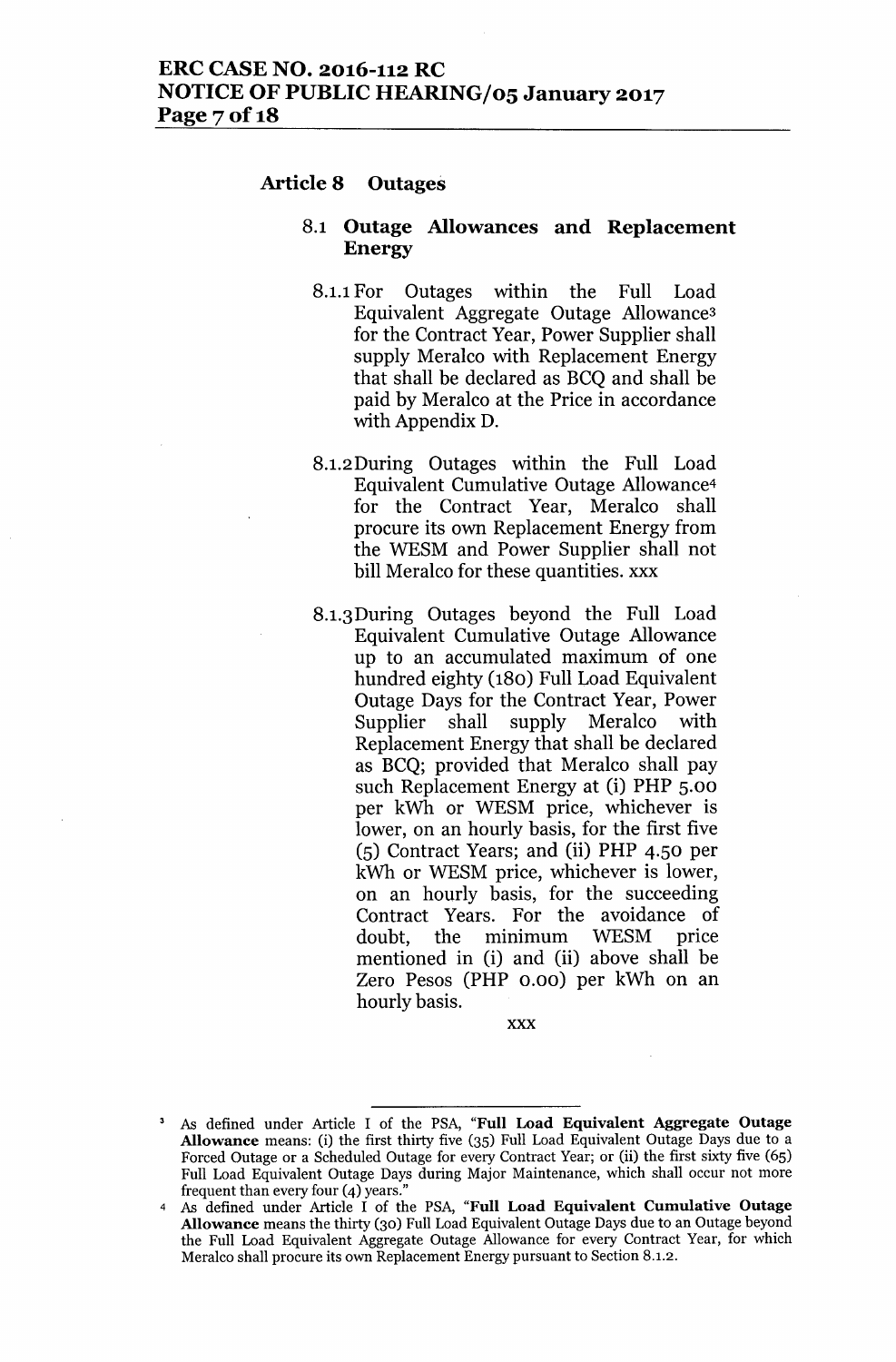## Article 9 Adjustments in Contract Capacity and Associated Energy

## 9.1 Implementation of Retail Competition and Open Access

The Parties acknowledge that Retail Competition and Open Access is being implemented in phases in accordance with the guidelines being issued by the ERC, and upon implementation of each phase, the amount of Contract Capacity may be adjusted in accordance with the terms hereof.

## 9.2 Assignment or Transfer of Contract Capacity Due to Retail Competition and Open Access

In connection with the implementation by the ERC of Retail Competition and Open Access, Meralco shall, also be entitled to assign, transfer, designate, delegate or allocate (collectively in this context, "Transfer") its rights and obligations to purchase a portion of Contract Capacity and Associated Energy that is no longer required by Meralco as a result of Retail Competition and Open Access (i) to any of its Affiliates or business segments, to the extent allowed by Law, without the prior consent of the Power Supplier; or (ii) to any other Person subject to the consent of Power Supplier, which consent shall not be unreasonably withheld.

xxx

## 9.3 Reduction in Contract Capacity and Associated Energy

9.3.1Subject to the provisions of Section 9.3.2 below, Meralco shall, from time to time, be entitled to a reduction in the Contract Capacity and Associated Energy (the "Reduction in Contract Capacity and Associated Energy") equivalent to the reduction in the demand of its captive customers by reason of the enforcement of RCOA, the Renewable Energy Law and other Laws and Legal Requirements.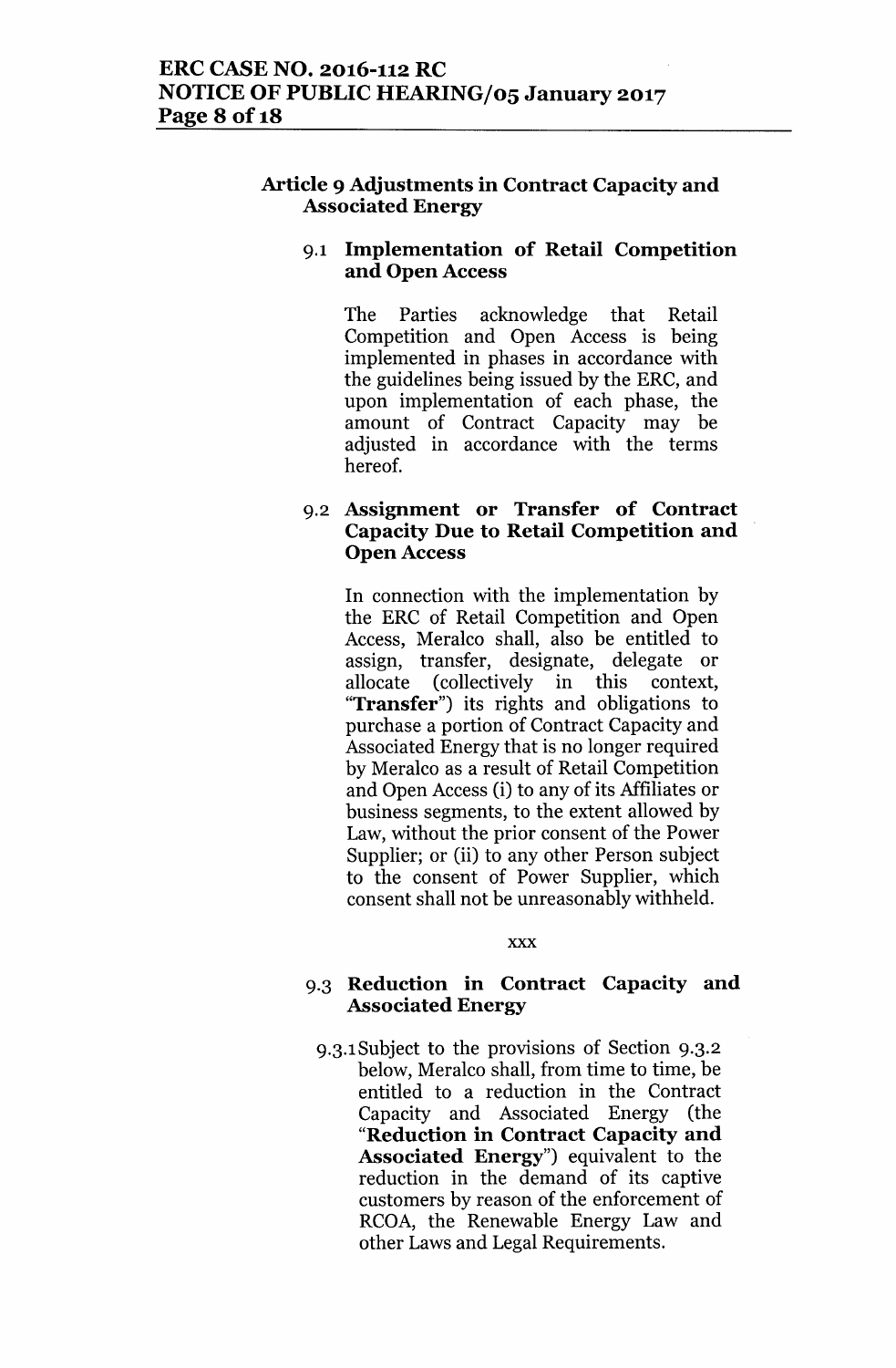#### xxx

## Article 10 Billing and Payment

xxx

### 10.2 Payments

10.2.1 Meralco shall pay the entire amount indicated in the Final Invoice (subject to Appendix G) when due and payable, provided that Meralco shall not be required to make paYment on any Invoice that is manifestly in error, apparently invalid or not in the form or substance contemplated by this Agreement until the same has been corrected following prompt notice by Meralco to Power Supplier of such error, invalidity or absence of proper form or substance.

#### xxx

#### Article 11 Taxes, Fees and Costs

#### xxx

### 11.4 Charges Due to Change in Circumstances

- (a) If as a result of a Change in Circumstances, Meralco becomes liable to pay any new charges, fees, taxes, duties, assessments or other similar amounts ("New Charges"), or any increase in existing charges, fees, taxes, duties, assessments or other similar amounts ("Increased Charges") become payable with respect to this Agreement, the New Charges or Increased Charges shall form part of the price that Meralco will charge to its customers.
- (b) If as a result of a Change in Circumstances affecting Power Supplier, Power Supplier becomes liable to pay any New Charges or any Increased Charges or a Change in Circumstances materially and adversely affects the ability of Power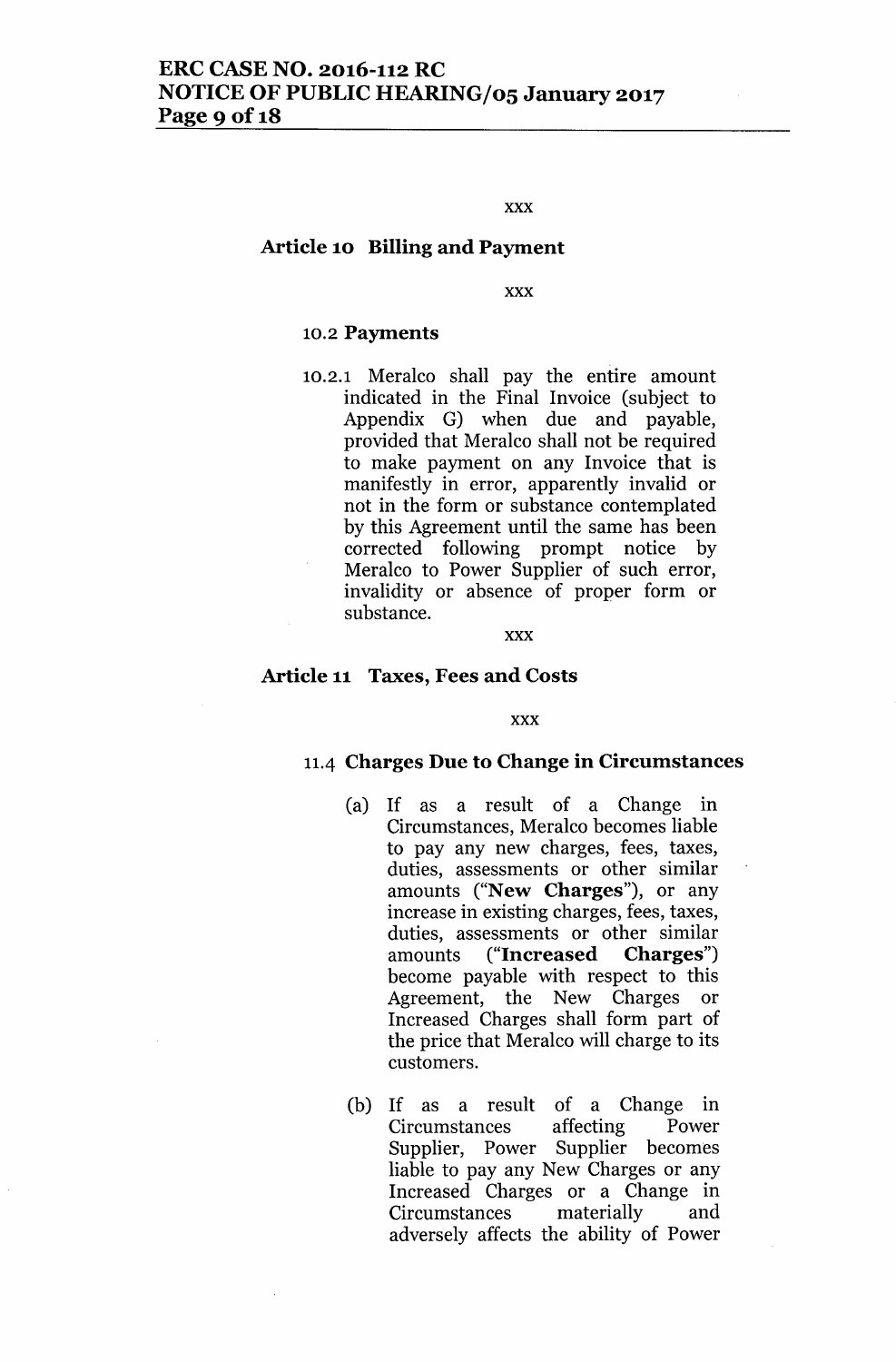Supplier to perform or materially increases the operating costs or capital expenditures associated with the Plant or materially and adversely affects its performance of its obligations under this Agreement, adversely affects the sale by Power Supplier of Contract Capacity and Associated Energy in accordance with this Agreement, makes the Power Supplier's administration or operational aspects of such performance materially more burdensome (whether made at the direction of any Governmental Instrumentality or otherwise) or causes serious damage to, or materially and adversely affects the financial condition of Power Supplier, Power Supplier shall send a notice to Meralco of the occurrence of such Change in Circumstances ("N**otice of Change in Circumstances")** together with an analysis of the cost impact of such Change in Circumstances. Within thirty (30) Days of such Notice of Change in Circumstances, Meralco and Power Supplier shall meet to discuss, in good faith, remedial measures to mitigate the impact of such Change in Circumstances. Each Party shall cooperate in good faith to secure any Governmental Authorizations to implement any agreed remedial measures. If the Parties fail to reach a mutually satisfactory resolution within sixty (60) Days from the commencement of negotiations, the Power Supplier shall be entitled to terminate this Agreement in accordance with the provisions of Section 17.6.6(a).

- (c) In the event that, as a result of a Change in Circumstances and pursuant to a corresponding order of the ERC or any other Government Instrumentality:
	- (a) Meralco is prevented from making a pass through to its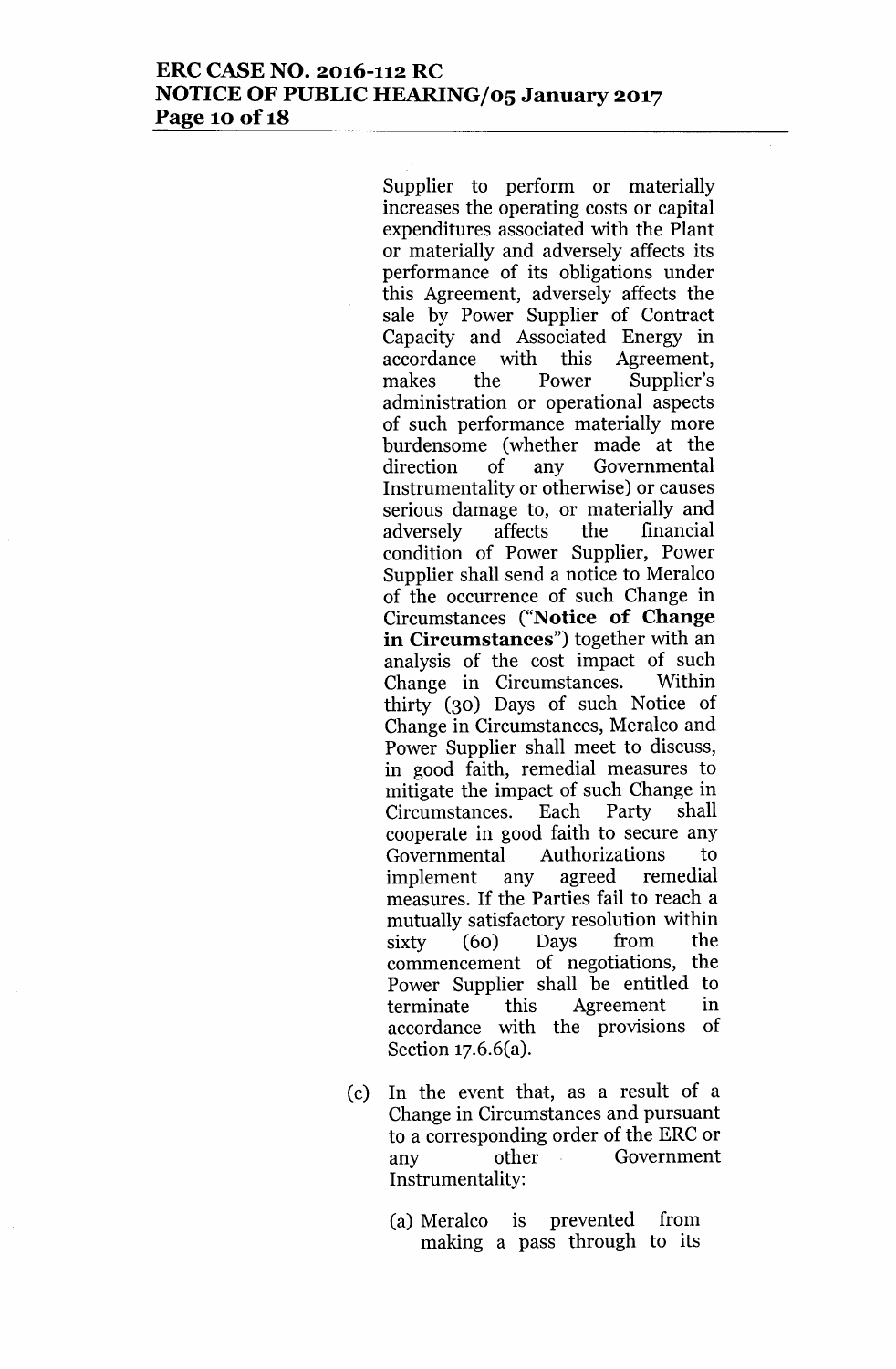## **ERC CASE NO. 2016-112 RC NOTICE OF PUBLIC HEARING/oS January 2017 Page 11 of 18**

customers of any charges under this Agreement (as approved by the ERC in the ERC Final Approval as accepted by Power Supplier); or

(b) any portion of the Price that has been paid to Power Supplier is required to be refunded to Meralco or Meralco's customers in connection with the ERC Application or any petition, claim, case, proceeding or other action involving any of the Parties brought before any judicial, administrative or quasijudicial body,

The Parties shall enter into good faith negotiations to agree on a satisfactory solution regarding the amendment of this Agreement to restore Meralco's commercial position prior to such Change in Circumstances, including an adjustment of the Price. If the Parties fail to reach a mutually satisfactory resolution within sixty (60) Days from the commencement of negotiations, the provisions of Section 17.6.6(b) will apply.

xxx

### 13.2 **ERe Approval**

- 13.2.1Subject to the non-occurrence of the Longstop Date, upon receipt of the ERC Final Approval, Meralco shall provide a copy of such ERC Final Approval to Power Supplier. Power Supplier shall have ten (10) Days from the date of receipt from Meralco of such ERC Final Approval to notify Meralco in writing that (i) it accepts such ERC Final Approval or (ii) it does not accept the ERC Final Approval, stating the grounds for nonacceptance.
- 13.2.2In case of Power Supplier's nonacceptance, Power Supplier shall be free to: (i) file with the ERC a motion for reconsideration or (ii) terminate this Agreement upon sixty (60) days prior written notice to Meralco; provided that,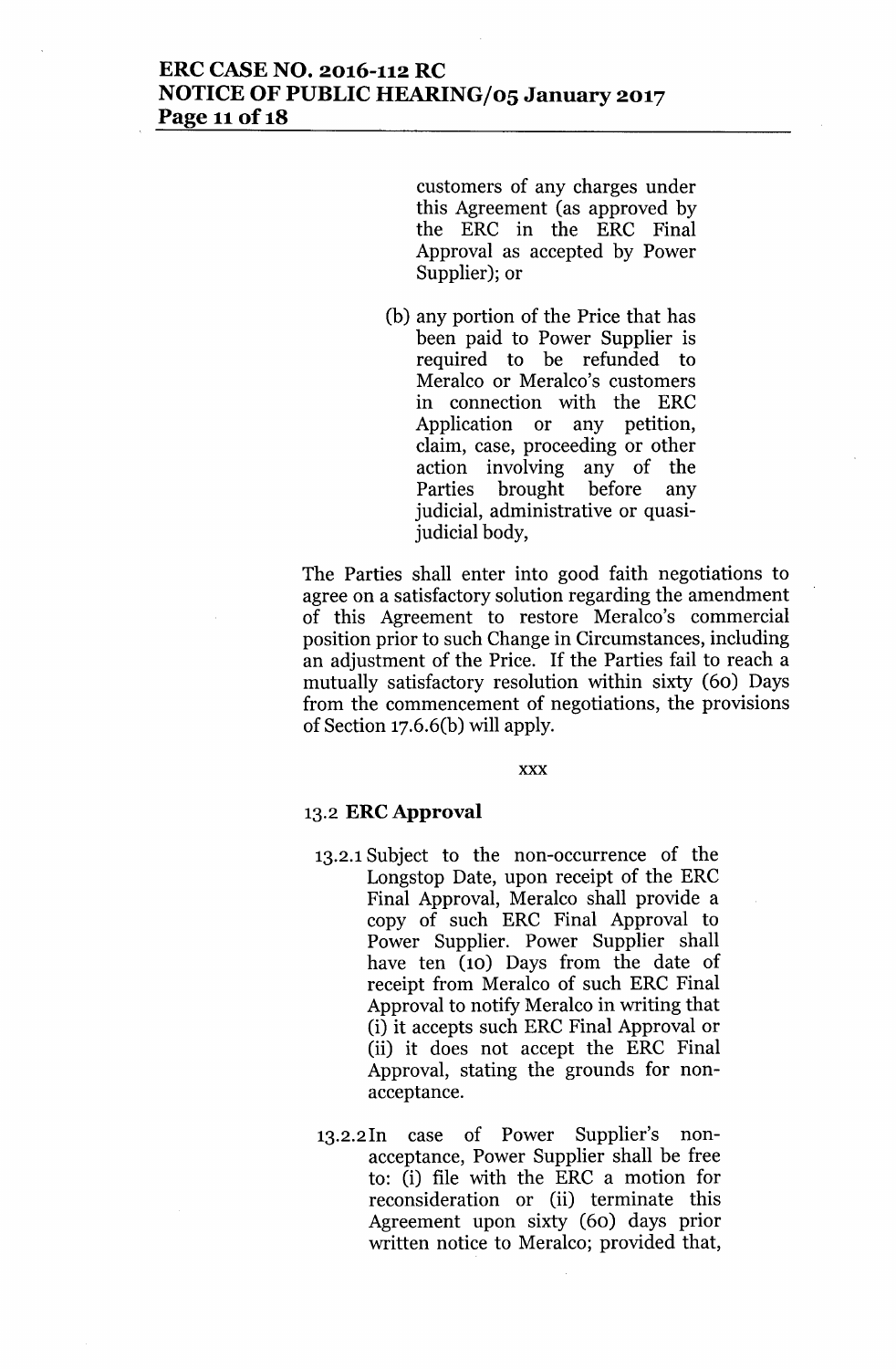any order on a motion for reconsideration shall be treated as an ERC Final Approval for purposes of the processes under this Section 13.2; provided further that, if the motion for reconsideration is denied by the ERC, or approved by the ERC but still with any material term or condition that is not acceptable to Power Supplier, Power Supplier may terminate this agreement upon sixty (60) days prior written notice to Meralco.

xxx

## Article 16 **Force Majeure**

xxx

## 16-4 **Effect of Extended Force Majeure**

If any Event of Force Majeure prevents Power Supplier from making Available the Contract Capacity or Associated Energy or Meralco from accepting Contract Capacity or Associated Energy, in each case for a continuous period of more than one hundred eighty (180) Days, then either Party may upon written notice, require the other Party to meet as soon as practicable to reasonably discuss any modification, change or amendment of this Agreement under such reasonable terms, to the extent necessary to resolve the issues arising from the Event of Force Majeure and maintain, to the extent feasible, the rights and obligations of the Parties under this Agreement.

If the Parties do not reach such satisfactory solution prior to the end of such one hundred eighty (180) Day period, or such other time as may be agreed upon, either Party may terminate this Agreement in accordance with Section 17.6.5.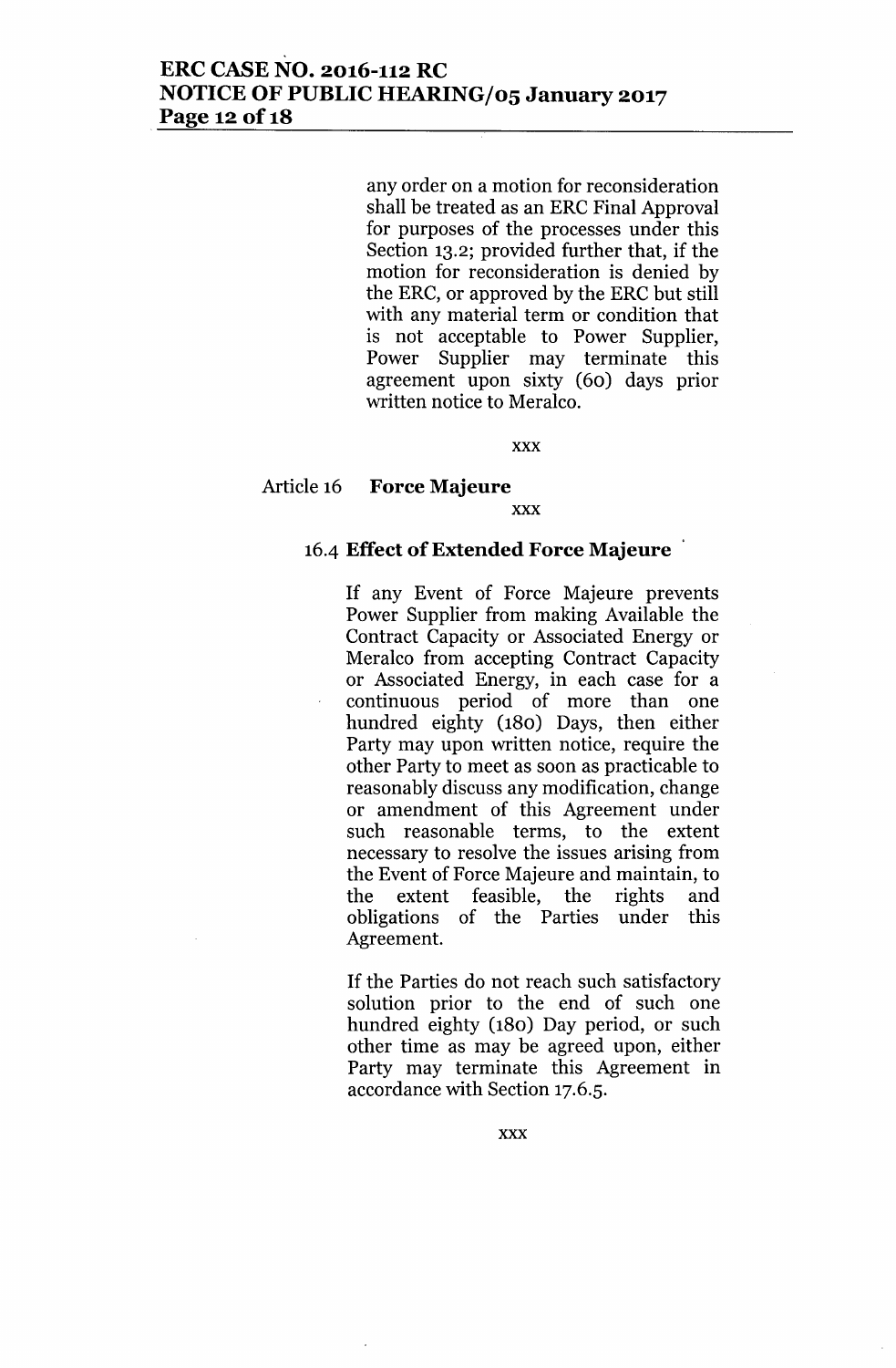## 17.3 Remedies in case of Event of Default

- 17.3.1During the Curing Period with respect to a Power Supplier Event of Default, Meralco shall, for each time Power Supplier fails to make Available the Contract Capacity or to deliver the Associated Energy, be entitled to source energy from the WESM. In such case, and provided that Power Supplier is able to cure the Power Supplier Event of Default prior to the exercise by Meralco of its rights under Section 17.3.3, Power Supplier shall be liable to pay Meralco the difference between the amount Meralco actually paid for such energy and the Price.
- 17.3.2During the Curing Period with respect to a Meralco Event of Default, Power Supplier shall, from the time of Meralco's failure to accept or pay for the Contract Capacity and Associated Energy, be entitled to sell the Contract Capacity and Associated Energy to the WESM. In such case, and provided that Meralco is able to cure the Meralco Event of Default prior to the exercise by Power Supplier of its rights under Section 17.3.4, Meralco shall be liable to pay Power Supplier the difference between the amount Power Supplier actually received from such sale to the WESM and the Price.

xxx"

10. The Payment Structure, as provided in Appendix D of the PSA shall be as follows:

### "2. PAYMENT

The Monthly Power Bill (MPB) will be the payment to be made to the Power Supplier in each Billing Period for the Contract Capacity and Associated Energy. Each Unit of the Plant will have its own MPB during its Term. It shall consist of Capacity Payments and Energy Payments, and Other Payments. The Capacity Payments consist of Monthly Capital Recovery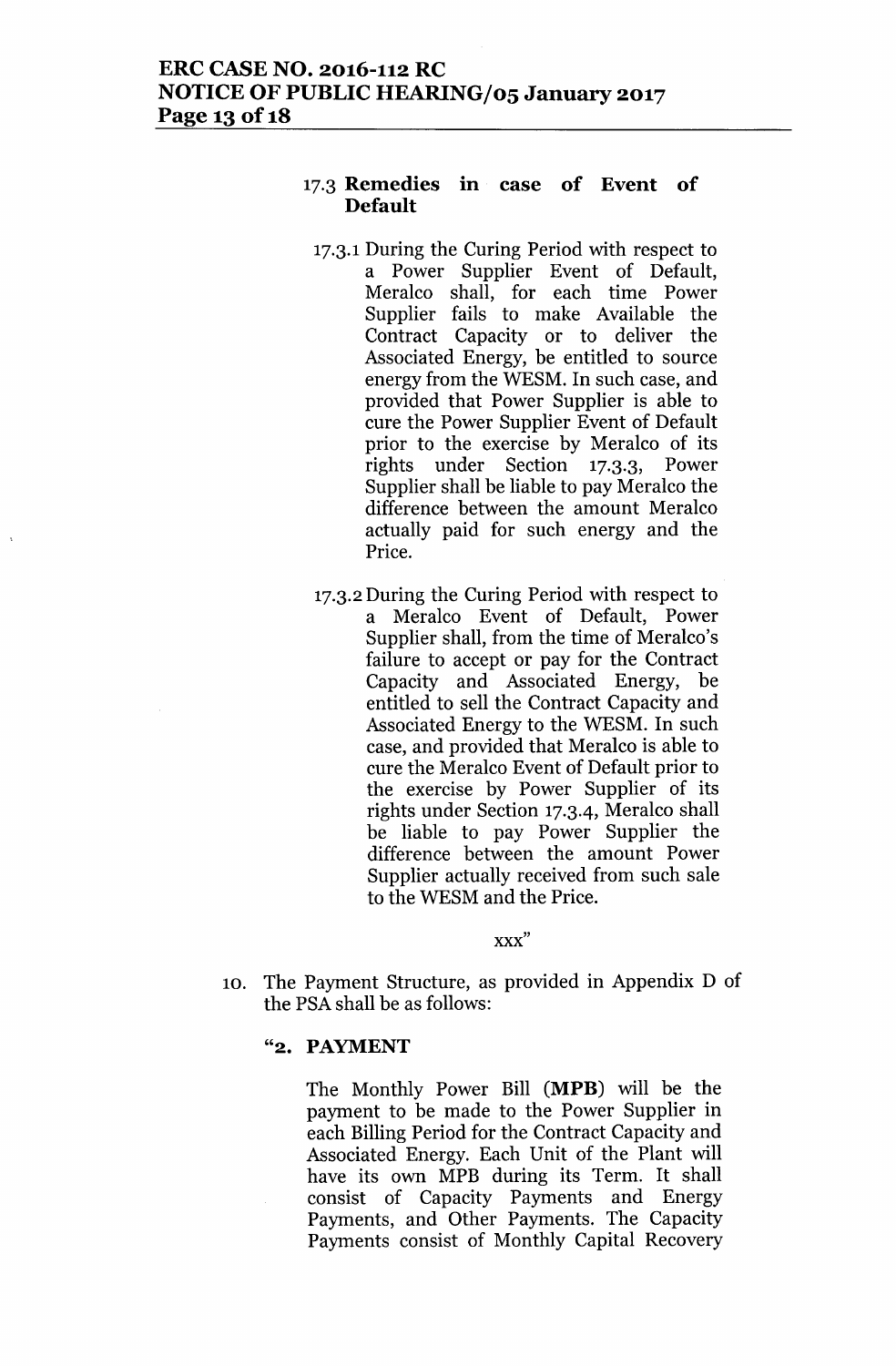## **ERC CASE NO. 2016-112 RC NOTICE OF PUBLIC HEARING/05 January 2017 Page 14** of **18**

Payment (MCRP) and Monthly Fixed O&M Payment (MFOMP). The Energy Payments consist of Monthly Fuel Payment (MFP) and Monthly Variable O&M Payment (MVOMP). The Other Payments consist of Replacement Energy Payment (REP), Start-up Charge Payment (SCP), Supplemental Payment (SP) and the applicable Value Added Tax (VAT). Thus, the Monthly Power Bill of each Unit of the Plant will be:

## **MPB = MCRP + MFOMP + MFP +**  $MVOMP + REP + SCP + SP + VAT"$

11. Given the foregoing, a sample calculation of the base contract price under the PSA, given a certain set of assumptions, results in an annual effective rate of PhP3.5195 per kWh (at plant gate), as shown in the sample calculation below:

| <b>BILLING COMPONENT</b>                    | <b>UNIT</b>              | <b>BASE RATE<sup>[4]</sup></b> |          | CPI Adj Factor [6] BILLING DETERMINANT [N] |       | <b>AMOUNT (PHP)</b>    |
|---------------------------------------------|--------------------------|--------------------------------|----------|--------------------------------------------|-------|------------------------|
| A. Capacity Payment (MCRP)                  |                          |                                |          |                                            |       |                        |
| Peso Portion                                | (Php/kW-mo)              | 1,022.8652                     |          | 528,000                                    | (kW)  | 6,304,789,497.60       |
| B. Fixed O&M Payment (MFOMP)                |                          |                                |          |                                            |       |                        |
| Peso Portion                                | (Php/kW-mo)              | 238.1533                       | 1.000000 | 528,000                                    | (kW)  | 1,508,939,308.80       |
| C. Fuel Payment (MFP)                       |                          |                                |          |                                            |       |                        |
| <b>US Dollar Portion</b>                    | (USD/kWh) <sup>[b]</sup> | 0.0246                         |          | 3,700,224,000                              | (kWh) | 4.190.005,919.45       |
| D. Variable O&M Payment (MVOMP)             |                          |                                |          |                                            |       |                        |
| Peso Portion                                | (Php/kWh)                | 0.2702                         |          | 3,700,224,000                              | (kWh) | 1,014,711,766.02       |
| E. Other Payments <sup>[4]</sup>            |                          |                                |          |                                            |       |                        |
| <b>Replacement Energy Payment (REP)</b>     | (Php)                    |                                |          |                                            |       |                        |
| Start-up Charge Payment (SCP)               | (Php)                    |                                |          |                                            |       |                        |
| Supplemental Payment (SP)                   | (Php)                    |                                |          |                                            |       | 4,625,280.00           |
| VAT Payment (VAT)                           | (Php)                    |                                |          |                                            |       |                        |
| <b>TOTAL PAYMENT</b>                        | (Php)                    |                                |          |                                            |       | 13,023,071,771.87      |
| <b>Effective Rate at Plant Gate</b>         | (Php/kWh)                |                                |          |                                            |       | 3.5195                 |
| WESM Line Rental Rate <sup>[4]</sup>        | (Php/kWh)                |                                |          |                                            |       | 0.3000                 |
| <b>Delivered Rate</b>                       | (Php/kWh)                |                                |          |                                            |       | 3.8195                 |
| Effective Cost at WESM Price <sup>tel</sup> | (Php/kWh)                |                                |          |                                            |       | 8.4869                 |
| Increase / (Decrease) over WESM Price       | (Php/kWh)                |                                |          |                                            |       | (4.6674)               |
| Meralco Captive Energy Demand <sup>10</sup> | (kWh)                    |                                |          |                                            |       | 36,920,416,567         |
| Increase / (Decrease) in Generation Cost    | (Php)                    |                                |          |                                            |       | (17, 270, 286, 391.33) |
| Increase / (Decrease) in Generation Cost    | (Php/kWh)                |                                |          |                                            |       | (0.4678)               |

#### ClPPCPSA • Rate Impact (YEAR 2023)

NOTE:

(.1 Base Rates as *set* forth In Schedule 1 of Appendix 0 of the PSA

l1i1 fuel Payment calculated based on Guaranteed *Net* Plant Heat Rate at 87.16% plant load factor, Newcastle index = USC SO,38/MT, freight Price = USC S.90/MT, and Forex rate at PhP 46.07/USD (current prices as of Mar 2016)

<sup>16)</sup> Other Payments (pass through costs) based on estimated taxes

Id] Assumed estimated CLPPC,line rental rate

I.) Cost ifequlvalent volume of ClPPCwas sourced from the WESM based on forecast average Jan - *Dec* 2023 hourly prices

II) Meralco Captive Energy Demand based on 2023 forecast

<sup>141</sup> Assumed no CPI escalation

IhI Energy Payments based on 80.00% plant capacity factor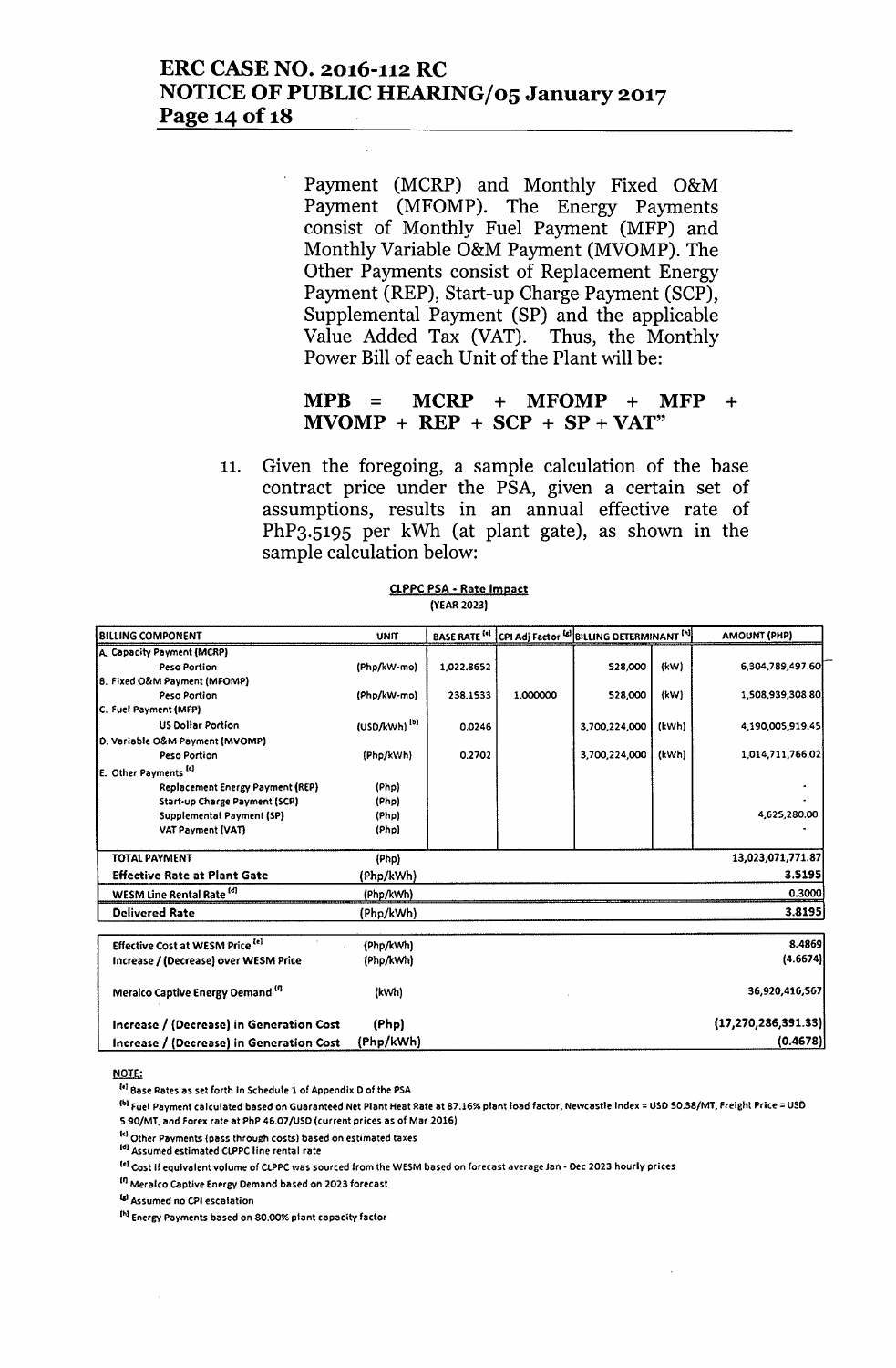- 12. As seen in the rate impact above, given the above assumptions, the simulated delivered price under the PSA would result in the reduction of MERALCO's generation charge by about PhPo-4678 per kWh.
- 13. Notably, the Plant offers greater reliability compared to existing plants that are past their expected plant life, at a price competitively at par with the rates of the existing plants despite its newness.
- 14. It bears emphasis that there is an urgent need for the final approval of the PSA considering the requirement of lenders for the Honorable Commission's final approval of the PSA prior to financial closure. Only thereafter can CLPPC commence construction of the Plant to meet the target Commercial Operations Date and allow for delivery of MERALCO's needed capacity and associated energy by then.
- 15. Verily, this Honorable Commission's approval of the PSA will send strong signals to lenders of the viability of financing power generation projects in the Philippines, and thus, set the pace for infusion of similar investments by the private sector.
- 16. In support of this Joint Application, the Judicial Affidavit of MR. CIPRINILO C. MENESES, Head of MERALCO's Energy Sourcing Office, is attached as ANNEX "B" and made an integral part hereof.
- 17. Likewise, in support of this Application, the Applicants provide this Honorable Commission with the following documents, which underwent the pre-filing conference of this Honorable Commission, to wit:

| DESCRIPTION OF DOCUMENT                                                                                         |             |  |
|-----------------------------------------------------------------------------------------------------------------|-------------|--|
| Articles of Incorporation of CLPPC                                                                              |             |  |
| Securities and Exchange Commission ("SEC") Certificate of<br>Registration of the said Articles of Incorporation |             |  |
| List of Shareholders (Latest GIS of CLPPC - SEC Form)                                                           | Е           |  |
| Write-up on Board of Investment ("BOI") Certificate of<br>Registration                                          | F           |  |
| Write-up on Environmental Compliance Certificate ("ECC")                                                        | G           |  |
| <b>Power Supply Agreement</b>                                                                                   | $\mathbf H$ |  |
| Write up on details of the PSA:<br>a) Executive Summary;                                                        |             |  |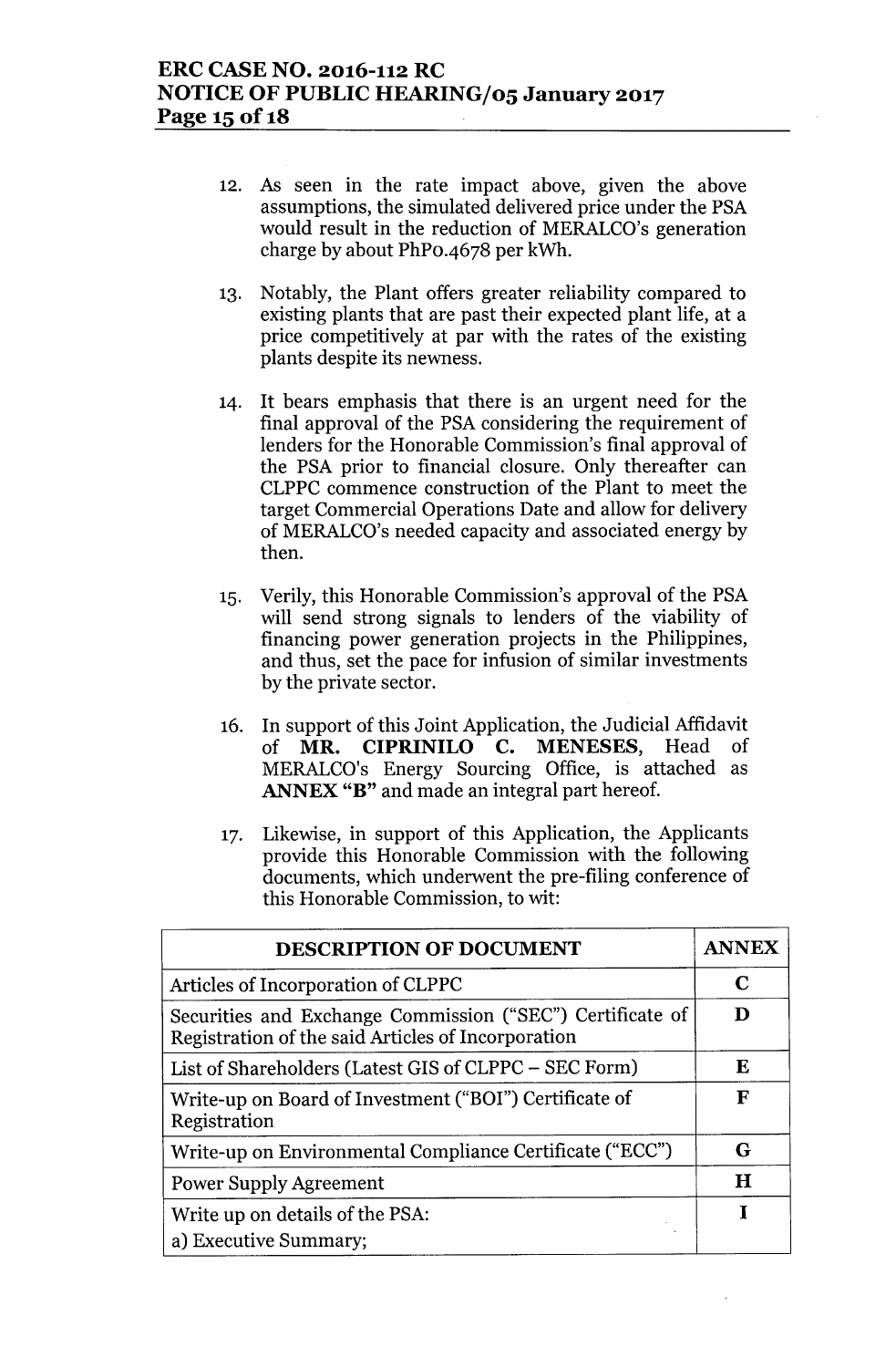## **ERC CASE NO. 2016-112 RC NOTICE OF PUBLIC HEARING/05 January 2017 Page 16 Of1S**

| b) Sources of Funds/Financial Plans;                                                                                                             |             |
|--------------------------------------------------------------------------------------------------------------------------------------------------|-------------|
| c) Purchased Power Rate;                                                                                                                         |             |
| d) Cash Flow                                                                                                                                     |             |
| Write-up on the Procurement Process of Fuel                                                                                                      | J           |
| Write-up on CLPPC's Related Agreements                                                                                                           | $\bf K$     |
| Write-up on Certificate of Compliance ("COC") of CLPPC                                                                                           | L           |
| Acknowledgement receipt by the City of Pasig & Affidavit of<br>Publication                                                                       | M           |
| Publication in a newspaper of general circulation within the<br>franchise area of the Application                                                | N           |
| Rate Impact on the overall rates of MERALCO upon approval<br>of the PSA                                                                          | O           |
| Write up on Transition Supply Capacity                                                                                                           | P           |
| All relevant technical and economic characteristics of the<br>generation capacity; installed capacity, mode of operation,<br>dependable capacity | Q           |
| Write up on the cost analysis related to the generation in<br>support of the proposed pricing provisions of the PSA                              | $\bf R$     |
| Write up on the details on the procurement process used by<br><b>MERALCO</b>                                                                     | S           |
| Write up on the details regarding the transmission projects<br>or grid connection projects                                                       | T           |
| Write-up on consistencies and inconsistencies between the<br>proposed generation capacity and the DOE Philippine<br>Development Plant (PDP)      | $\mathbf U$ |
| Distribution Development Plant (DDP) of MERALCO                                                                                                  | $\mathbf V$ |
| Demand Side Management (DSM) Program                                                                                                             | W           |
| Write up on other documentation that may be needed by the<br>ERC in the course of the evaluation, such as, but not limited<br>to the following:  | $\mathbf X$ |
| a) Latest Audited Financial Statements of CLPPC;                                                                                                 |             |
| b) Bank Certification of Long-term Loans;                                                                                                        |             |
| c) Operating Expenses;                                                                                                                           |             |
| d) Sworn Statement detailing how the fuel was competitively<br>procured etc;                                                                     |             |
| e) Certification on the net heat rate                                                                                                            |             |
| f) Simulation of the no. of operating units necessary to meet<br>the MEOT and/or additional energy/demand requirements<br>of the DU.             |             |
| g) Potential Cost of Ancillary Services                                                                                                          |             |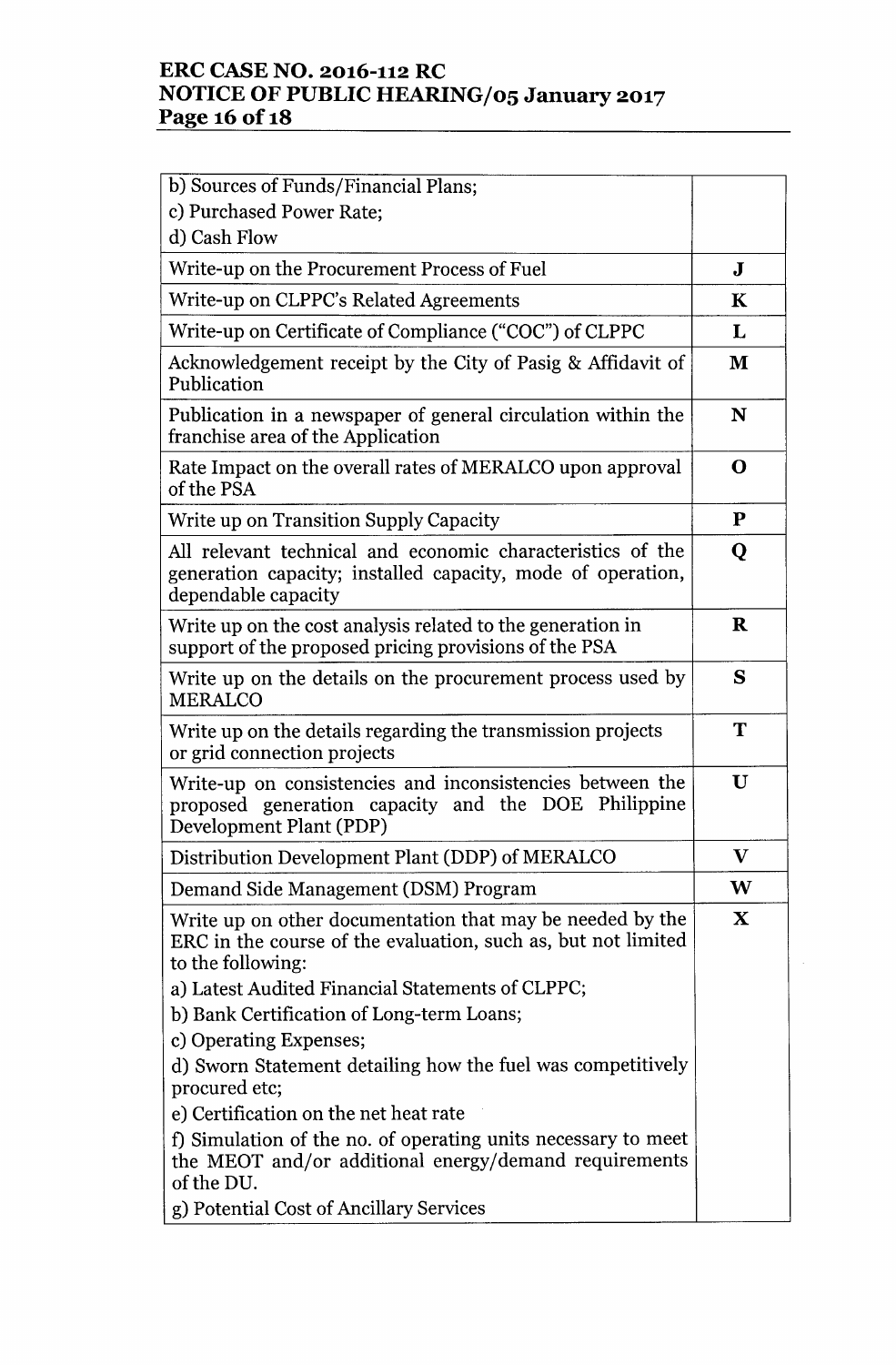### PRAYER

WHEREFORE, premises considered, it is respectfully prayed that, after hearing on the merits, a Decision be rendered APPROVING the PSA between Applicants MERALCO and CLPPC.

Other reliefs just and equitable under the circumstances are likewise prayed for.

Thereafter, on 04 May 2016 and 28 October 2016, the following compliances were submitted to the Commission:

- a) Affidavit of Publication;
- b) Business World Newspaper; and
- c) CLPPC Secretary's Certificate.

The Commission has set the said Application for determination of compliance with the jurisdictional requirements, Expository Presentation, Pre-trial Conference, and presentation of evidence on 16 February 2017 (Thursday) at two o'clock in the afternoon (2:00 P.M.), at the ERC Hearing Room,  $15<sup>th</sup>$  Floor, Pacific Center Building, San Miguel Avenue, Pasig City.

All persons who have an interest in the subject matter of the proceeding may become a party by filing, at least five (5) days prior to the initial hearing and subject to the requirements in the ERC's Rules of Practice and Procedure, a verified petition with the Commission giving the docket number and title of the proceeding and stating:

(1) the petitioner's name and address;

- (2) the nature of petitioner's interest in the subject matter of the proceeding, and the way and manner in which such interest is affected by the issues involved in the proceeding; and
- $(3)$  a statement of the relief desired.

All other persons who may want their views known to the Commission with respect to the subject matter of the proceeding may file their opposition to the Application and or comment thereon at any stage of the proceeding before the Applicants conclude the presentation of their evidence. No particular form of opposition or